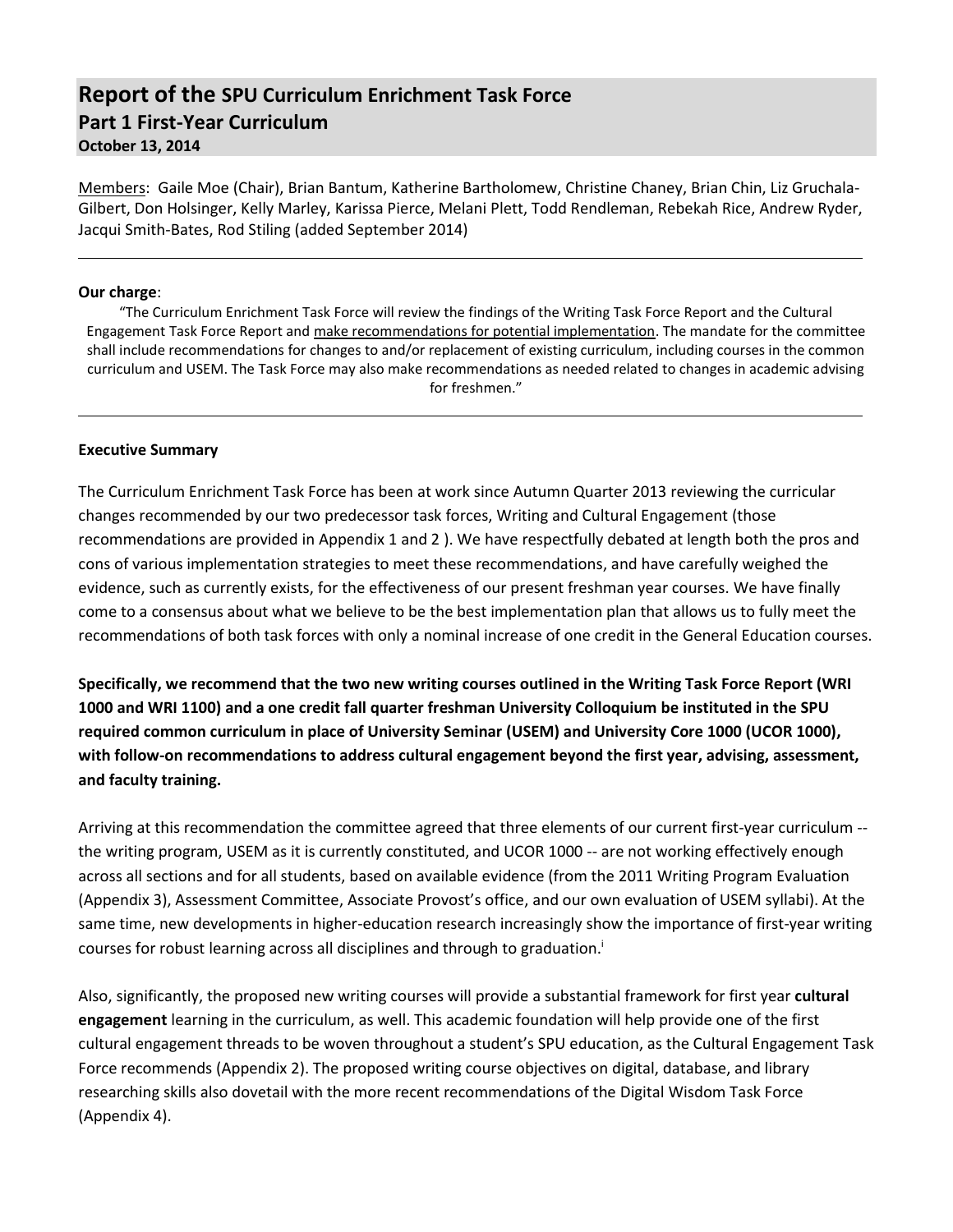Therefore, while we acknowledge the contributions of USEM and UCOR 1000 and concerns about these changes, we also believe the losses are mitigated by the significant academic improvement these new courses will provide to our first year students. We also believe that with these changes, the curriculum will still promote the value of studying the arts and of connecting students to that disciplinary context via the "Ways of Knowing/Arts." However, we also note that if these potential curricular losses are still not seen to be sufficiently mitigated then a new follow-up task force should convene to address ways to reinstate elements of student learning still deemed necessary -- including in the area of the arts.

President Dan Martin has articulated new strategic goals and objectives for SPU in his new administration – and the very first one is "Academic Excellence and Relevance." This goal asks for outcomes that "further academic rigor through high quality, well-resourced, and distinctive academic programs." **In sum, then, and with that goal in mind we recommend replacing USEM and UCOR 1000 with WRI 1000 and WRI 1100 in order to implement the recommendations of both the Cultural Engagement and Writing Task Forces.** We believe this change will truly enrich our first year curriculum, by increasing academic rigor, promoting writing, critical thinking and learning, and establishing the curricular framework for cultural engagement for all students.

## **Recommendations in Brief**

- 1. Implement the two new inquiry and writing courses (WRI 1000 and WRI 1100, each 5 credits) as recommended by the Writing Task Force, in place of USEM and UCOR 1000. WRI 1000, required either fall or winter quarter in the freshman year, will provide the curricular backbone for academic inquiry for all SPU students, focusing on the development of writing and critical thinking skills. WRI 1100, a research writing seminar course also required in the first year, will help students build on the basics of academic inquiry learned in WRI 1000 by incorporating the elements and standards of college-level research and writing within the context of a specific discipline.
- 2. Implement a new fall quarter freshman University Colloquium (one credit, P/NC) This new course will begin during freshman orientation and be completed prior to Thanksgiving, taught weekly by a dedicated cohort of faculty eager to engage with first year students around an appealing disciplinary topic, problem, or question. The course is designed to create "connection" and community along with inviting intellectual curiosity and engagement as a first step toward vocational and academic discernment in the freshman year. Colloquium faculty will also serve as the student's academic advisor during fall quarter.
- 3. Implement a revised first-year advising model combining new informational and course planning sessions (subsequently referred to as "interest area advising groups") hosted by related disciplinary sub-groups to supplement University Colloquium faculty mentoring and advising. In these new advising sessions, a small group of faculty will partner with one or two Academic Counselors to outline recommended course tracks and to answer specific questions about careers, majors, academic courses and other registration details. These interest area advising group sessions will provide students with needed practical information and one-on-one help, as needed. At the end of fall quarter students will then be transferred from their Colloquium professor and assigned to a pre-major faculty advisor complementary to their areas of interest (as indicated by intended major selection in Banner). All SPU undergraduate faculty members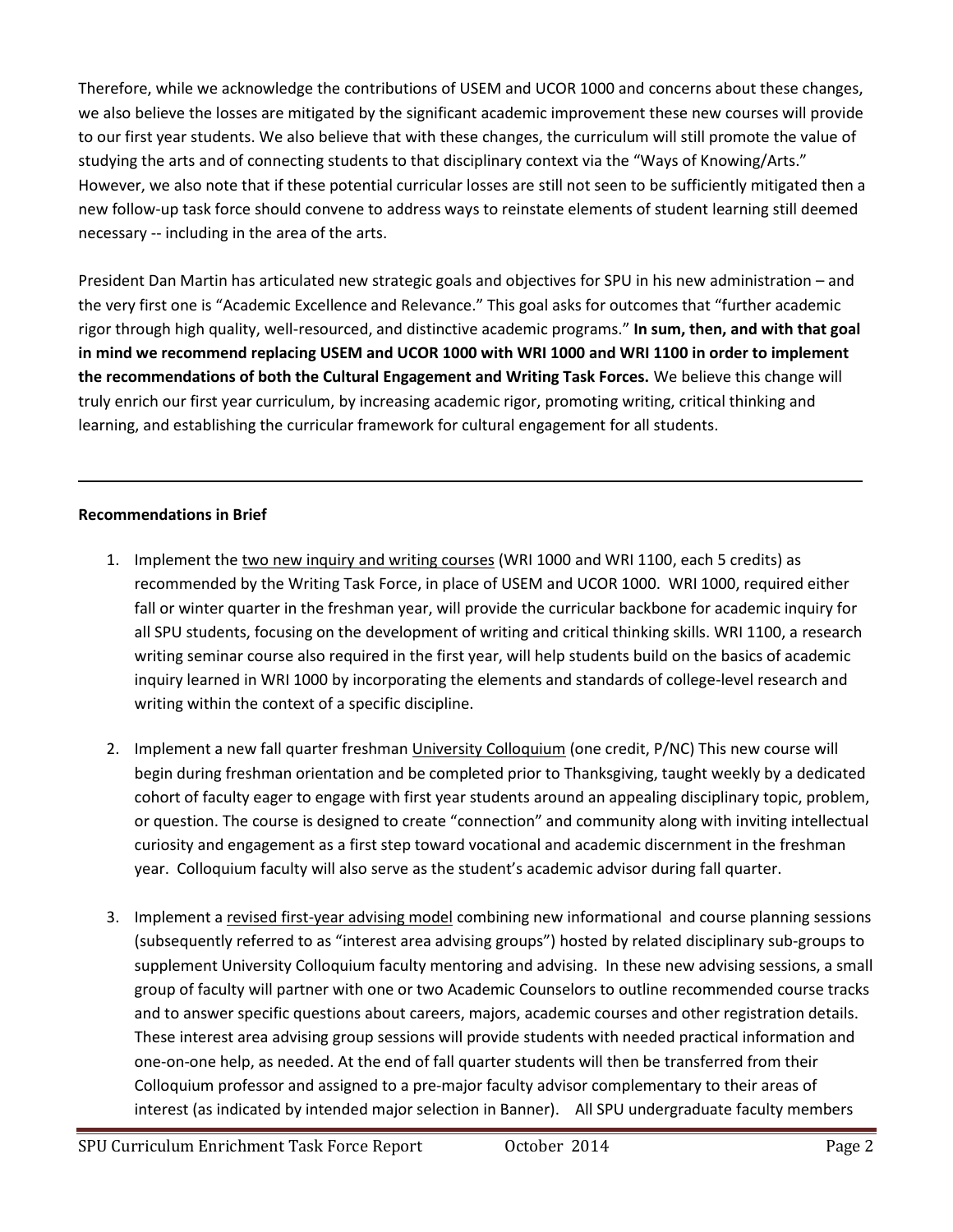(except those in their first year of employment) will be expected to advise first-year students under this model, as their major advising loads allow. The aim will be to distribute advising more equitably across the faculty, recognizing that faculty in our largest majors will advise fewer (if any) first-year students.

- 4. Hire a new full-time (1.0 FTE) Director of Campus Writing to develop and oversee all writing curricula, and assess all SPU student writing (including that of ESL and developmental students) through to graduation, as recommended in the Writing Task Force Report.
- 5. Bring specific recommendations to the faculty by February 2015 for implementing a Cultural Engagement curriculum that begins in the first year with content embedded in WRI 1000 (and possibly UFDN 1000), followed in the second year with embedded content in UCOR 2000, and finally with a requirement to complete one or two courses with an approved "CE" designation.
- 6. Provide the funding for robust faculty development around all new courses, programs, and advising.
- 7. Acknowledging the loss of USEM and UCOR 1000 we recommend that we follow implementation of this proposal with a thorough evaluation of the Common Curriculum as a whole.

### **Overview and Background**

### A few facts about our current SPU curriculum:

Less than one-third of our students take a standard college writing and research course before graduation. However, peer and comparable universities and many community colleges require a multi-course writing sequence for every student. For example, Seattle University, Pacific Lutheran University and North Seattle College each require a two-course sequence and Wheaton College requires three courses in composition, research and writing-based inquiry. Such instruction is considered a standard curriculum in higher education.

- The only such course that SPU offers (English 2201) was, until the 2013-14 academic year, a non-standard (and non-transferable) three credits instead of a full five.
- According to the 2011 Evaluation of Writing Requirements & Related Areas prepared by Tom Amorose, Professor of English and former Director of Campus Writing, writing instruction is inconsistent and "upside-down" with juniors and seniors receiving more instruction than first and second-year students.

In addition and despite the fact that one of the university's signature commitments is to "be a place that understands and engages our multicultural and complex world," SPU has never had an explicit academic requirement for exploring this diversity (including topics such as the dynamics of racial, ethnic and gender differences, structural inequalities, cultural competency, conflict resolution, community development and reconciliation).

#### How did we get here?

In the early 1970s, in response to pressures to increase SPU's academic rigor, hard choices had to be made about the allocation of limited faculty teaching resources for writing instruction. Many universities across the country, under similar academic and financial pressures in that generation, shifted to adding a large cadre of dedicated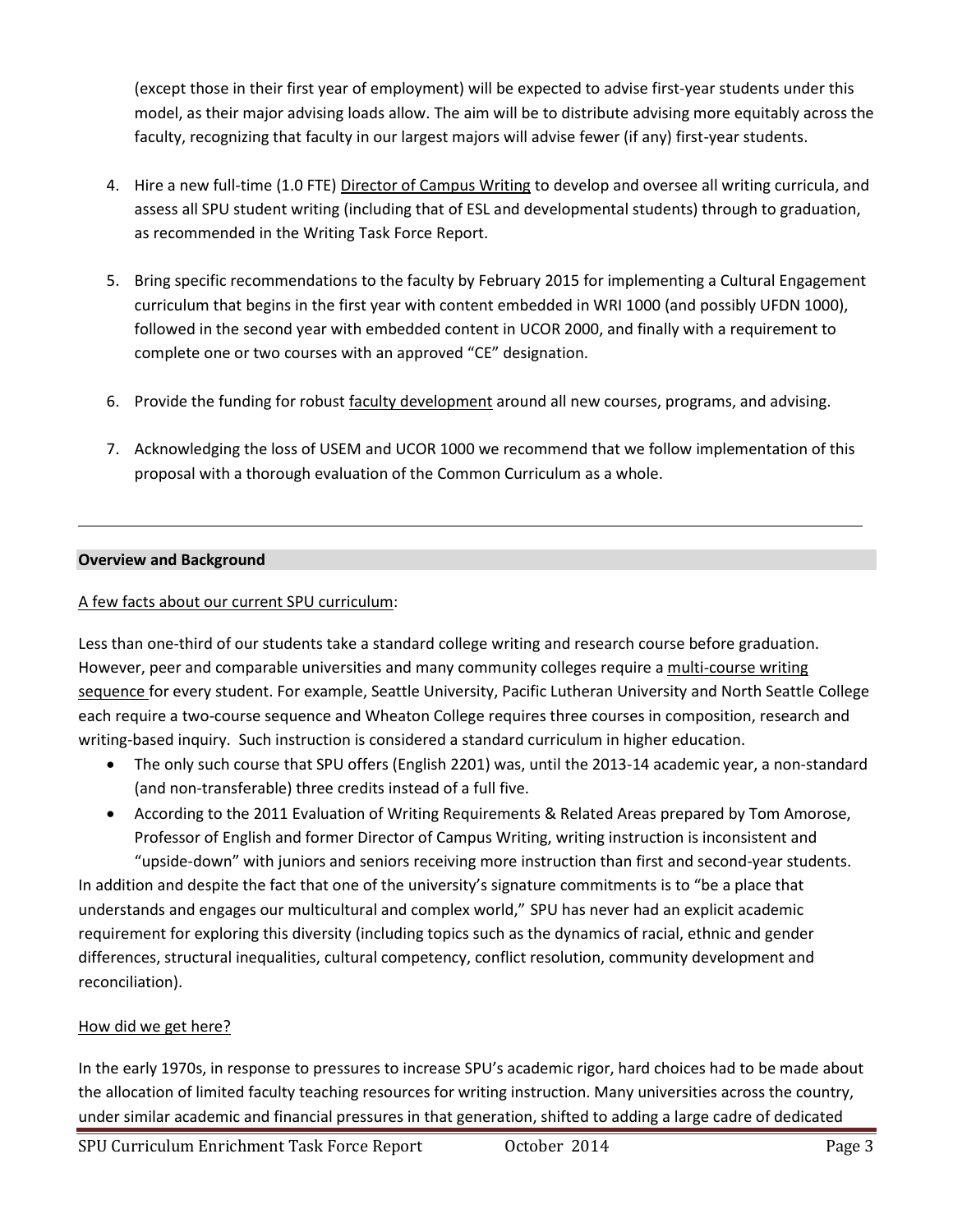part- or full-time writing specialists to their campuses -- teachers who were not regular, tenure-track faculty members but rather ongoing Instructors or Lecturers in order to continue offering the standard college writing courses. This staffing solution was not ideal but the move was made so that those colleges would not lose universal writing instruction for all the students, one traditional backbone of the liberal arts curriculum. (Seattle University, University of Puget Sound, and Pacific Lutheran University are local examples of this decision.)

In response to that same resource pressure, SPU surrendered universal writing instruction. The 1974-76 SPU course catalog is the last one that required all students to take a dedicated college writing course. Open-ended expectations for writing instruction were instead spread across the General Education program (in varying courses) until the new Core Curriculum was instituted in the 1990s. Originally, in that new curriculum, USEM and UCOR 1000 included at least some writing assignments, but explicit training in college-level writing was never the main purpose of either course -- and it remains a limited and inconsistent element today. Finally, SPU's only form of universally assessing writing competency has remained until today its incoming high school placement threshold (emphasizing "college readiness") rather than verifiable college writing proficiency at graduation.

## The importance of college writing

Many national higher education leaders are finding that increased college writing instruction is one of the single most effective ways to foster all learning in students. Several prominent leaders (such as Vincent Tinto) and books (such as *Academically Adrift* by Richard Arum and Josipa Roksa) articulate the need for writing instruction in clear and compelling language:

> "[H]aving **demanding faculty who include reading and writing requirements in their courses** (i.e. when faculty require that students both read more than forty pages a week and write more than twenty pages over the course of a semester) is **associated with improvement in students' critical thinking, complex reasoning, and writing skills**. ….Even after we control for a range of individual attributes, including academic preparation, students…still improved their skills significantly more than did students lacking those experiences." (Arum and Roksa 93-94)

Additionally, according to a 2010 survey conducted by the Association of American Colleges and Universities, 89% of surveyed employers want colleges to "place more emphasis" on written and oral communication, positioning this essential learning outcome at the top of 18 outcomes rated by employers. <sup>ii</sup>

We applaud the faculty members across SPU who care deeply about the issue of effective student learning through writing. In fact, data from the National Survey of Student Engagement collected spring 2012 show that our freshmen are significantly more likely to write and read more than students in CCCU and Carnegie comparable groups. However, this data also shows that they are less likely to revise papers and integrate ideas and information from multiple sources. Additionally, our *ad hoc* system of helping students learn writing and research skills is not effective and comprehensive for all SPU students, as the 2011 writing review indicated. These recommendations seek to redress these shortcomings.

In addition and fortuitously, recent advances in the cognitive sciences have also impacted the field of writing pedagogy, leading to a new and stronger academic consensus about writing's role in effective student learning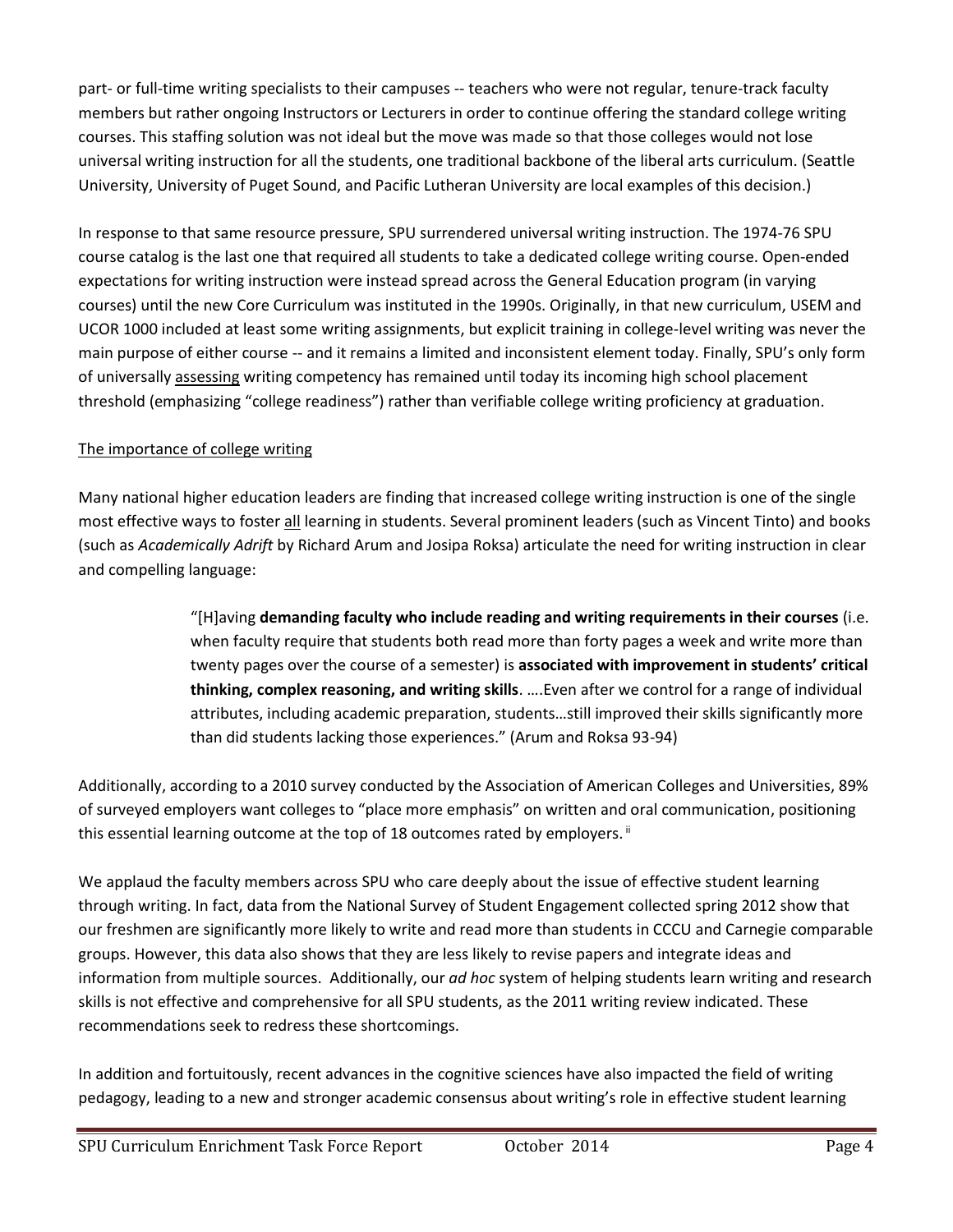across all majors on campus. This emerging consensus particularly incorporates "transfer of learning" cognitive data findings.<sup>iii</sup> In brief, this research has shown that students across all disciplines greatly benefit from freshmanyear writing instruction that emphasizes rhetoric (such as in the new WRI 1000 and WRI 1100 courses). Through both reading and writing assignments, these newly-framed classes teach students to see what makes a *good research question,* what counts as a *claim*, what counts as *evidence*, and how to assess whether this information is *reliable*. And, in addition to gaining concrete research and inquiry skills, the classes help students become aware of writing strategies for various contexts in order to produce clear, analytic and persuasive academic arguments and to develop skills in proofreading, revising and editing. Through the process as a whole, students learn to become aware of themselves meta-cognitively as learners located in a particular context, as well. Rhetorical instruction such as this, therefore, "transfers" much more successfully into disciplinary learning for students as they move into major programs, the research has shown – far more than the traditional "English composition class" where basic writing and grammatical conventions were emphasized.

## Academic advising

Finally, while the development of writing and inquiry skills are critical for student success and retention, the role of the faculty advisor should not be ignored. Our current system of academic advising for first-year students mandates that USEM faculty serve as faculty advisors throughout the first year and often into the sophomore year. While in many cases this model provides a durable connection between our new students and a faculty member, it places a high burden on USEM faculty, especially those who teach the course year after year. In October 2013, advising loads ranged from a high of 70 (for a USEM faculty) to a low of 0. In a survey conducted in June 2012 by the Admissions, Advising and Retention Committee, results indicated that 55% of faculty agreed that the USEM advising model might work well for students but only 30% found that it worked well for faculty. Slightly more than half (51%) agreed that addressing the disparity in advising loads was necessary.

We acknowledge that SPU will remain with a faculty-advising model, given both our putative success with this model and that resources to change to an alternate professional advising model are not available. Improvements in our system, however, could result in a more even distribution of faculty advising loads, provide easier and better access to information about majors for students, and make better use of faculty advising time, training, and resources.

## New frameworks for cultural engagement

As we have seen, the new writing pedagogy is a key building block for teaching students "academic inquiry" itself – that is, in many ways, "how to be a successful college learner." But equally important, it also proves to be an ideal curricular structure for initiating the cultural engagement recommendations that were presented to the faculty spring of 2013. Cultural engagement, as the recommendation tells us, needs a solid academic foundation in the first year to help students begin to understand how identity and culture have shaped them as thinkers, learners, and believers. The metacognitive focus of the new WRI 1000 course provides an ideal foundation from which to begin to understand the social and cultural factors that shape identity. In fact, one reason why freshman year writing courses are frequently adopted across the higher education landscape is that they provide such robust locations for global and local cultural inquiry and awareness.<sup>I</sup> Therefore, we recommend that WRI 1000 (and when appropriate, WRI 1100) be seen as one necessary and important place from which the woven fabric of cultural engagement at SPU also emerges.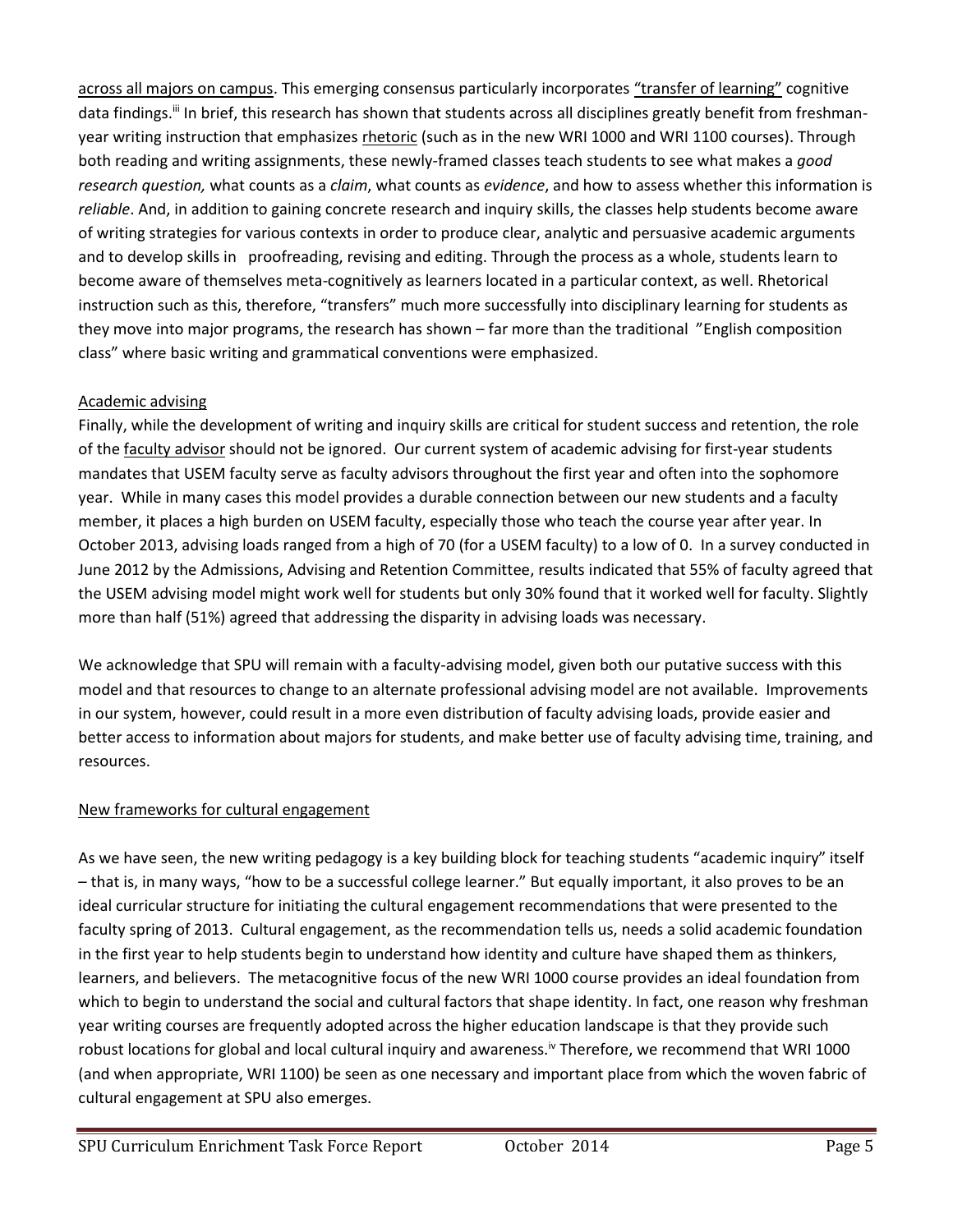As the Cultural Engagement Task Force recommendation states, "cultural growth [is] a lifelong journey" that should be "integrate[d] throughout the student's experience at SPU." The goal of the CE requirement, as currently constituted, is to "introduce students to aspects of racial, ethnic, and gender difference as well as the structural injustices that are present in society." The requirement also "seeks to promote a process of reflection and engagement (whether personal, social or political) toward becoming people of wisdom that can be cultivated throughout students' lives." Achieving these goals necessitates a multi-year template for weaving questions about identity and culture throughout the curricular, theological, and co-curricular programs. This comprehensive map for growth requires more than the first year curriculum enrichments alone.

Finally, these shared recommendations also help us to see more clearly the strong need to provide a universal and robust academic foundation for all students at the beginning of their college careers. In a white paper prepared by the provost's office in the summer of 2013 as one framework for this task force, overarching goals for the freshman year for all students were delineated:

- Providing support for students to successfully transition from high school to college;
- Enacting a curriculum that encourages high standards and the support for students to achieve those standards;
- Teaching foundational set of academic and personal skills essential for college success;
- Creating connections between faculty, staff and other students.

We believe that this implementation plan fully meets those goals.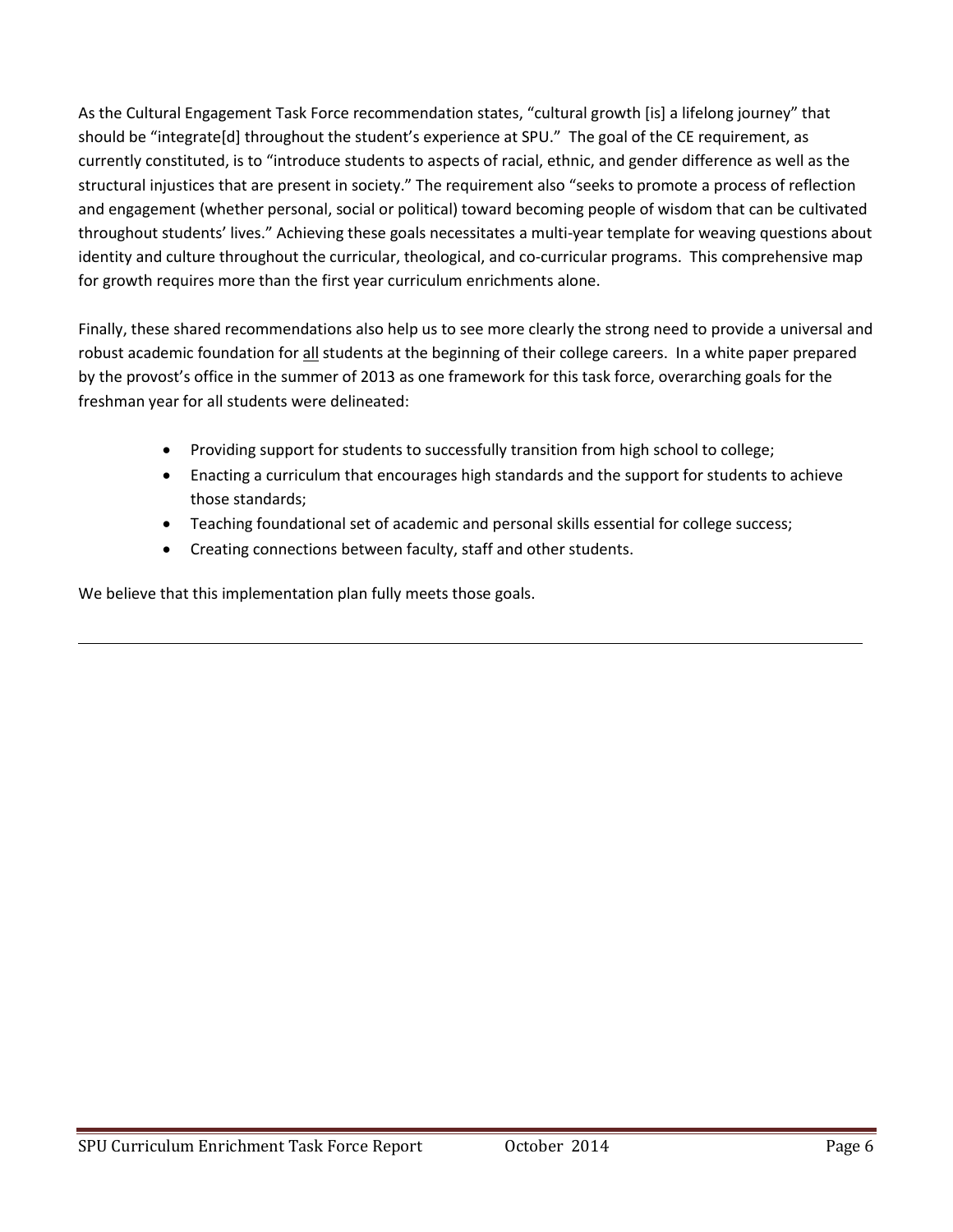# **Recommendations in Detail**

## **#1 Implement the two new inquiry and writing courses recommended by the Writing Task Force (WRI 1000 and WRI 1100) in place of USEM and UCOR 1000**

#### **WRI 1000: Academic Writing Seminar (5)**

#### Explanation and Rationale:

WRI 1000 will be required either fall or winter quarter in the freshman year. This course, focusing on writing and critical thinking, provides the curricular backbone for academic inquiry at SPU for all students. It will be taught by a combination of regular English faculty members (or interested others) and a cohort of regular Instructors/Lecturers with specialized training in writing pedagogy, as is standard at most colleges and universities nationwide. It will use a standard shared syllabus, shared content around cultural engagement, and shared text(s). Student enrollment limited to approximately 20, freshman only (or transfers, as needed). Course goals and outcomes include:

- Understanding the basic elements of academic inquiry in both reading and writing at the university level identifying key ideas, formulating questions, evaluating evidence, and developing claims, including metacognitively understanding themselves as learners located in global-local culture..
- Understanding writing situations, strategies, and conventions.
- Practicing college-level composition, including sentence and paragraph-level writing conventions and the importance of revision for developing and deepening ideas.
- Summarizing and documenting sources (and avoiding plagiarism).

#### Example textbooks:

*Understanding Rhetoric: A Graphic Guide to Writing* (Bedford/St. Martin's, 2014) *Everything's An Argument* (Bedford/St. Martin's, 6<sup>th</sup> ed, 2013) *From Inquiry to Academic Writing: A Practical Guide* (Bedford/St. Martin's, 2012) *Writer's Help: A Bedford/St. Martin's Online Handbook.* <http://writershelp.bedfordstmartins.com/ebooks/helphandbook.php> *Acts of Inquiry* (UW custom textbook)

#### **WRI 1100: Inquiry or Research Seminar (5)**

**\_\_\_\_\_\_\_\_\_\_\_\_\_\_\_\_\_\_\_\_\_\_\_\_\_\_\_\_\_\_\_\_\_\_\_\_\_\_\_\_\_\_**

#### Explanation and Rationale:

WRI 1100, a research writing seminar course, will help students build on the basics of academic inquiry learned in WRI 1000 by incorporating the elements and standards of college-level research and writing within the context of a faculty member's area of interest. Like USEM (many of which could be adapted to meet WRI 1100 requirements), this content-rich course will be drawn from multiple disciplines. Students will learn to evaluate appropriate research materials and then use those materials in effective research writing. (See example assignment in the Natural Sciences from Seattle University.) The SPU librarians will partner with faculty to help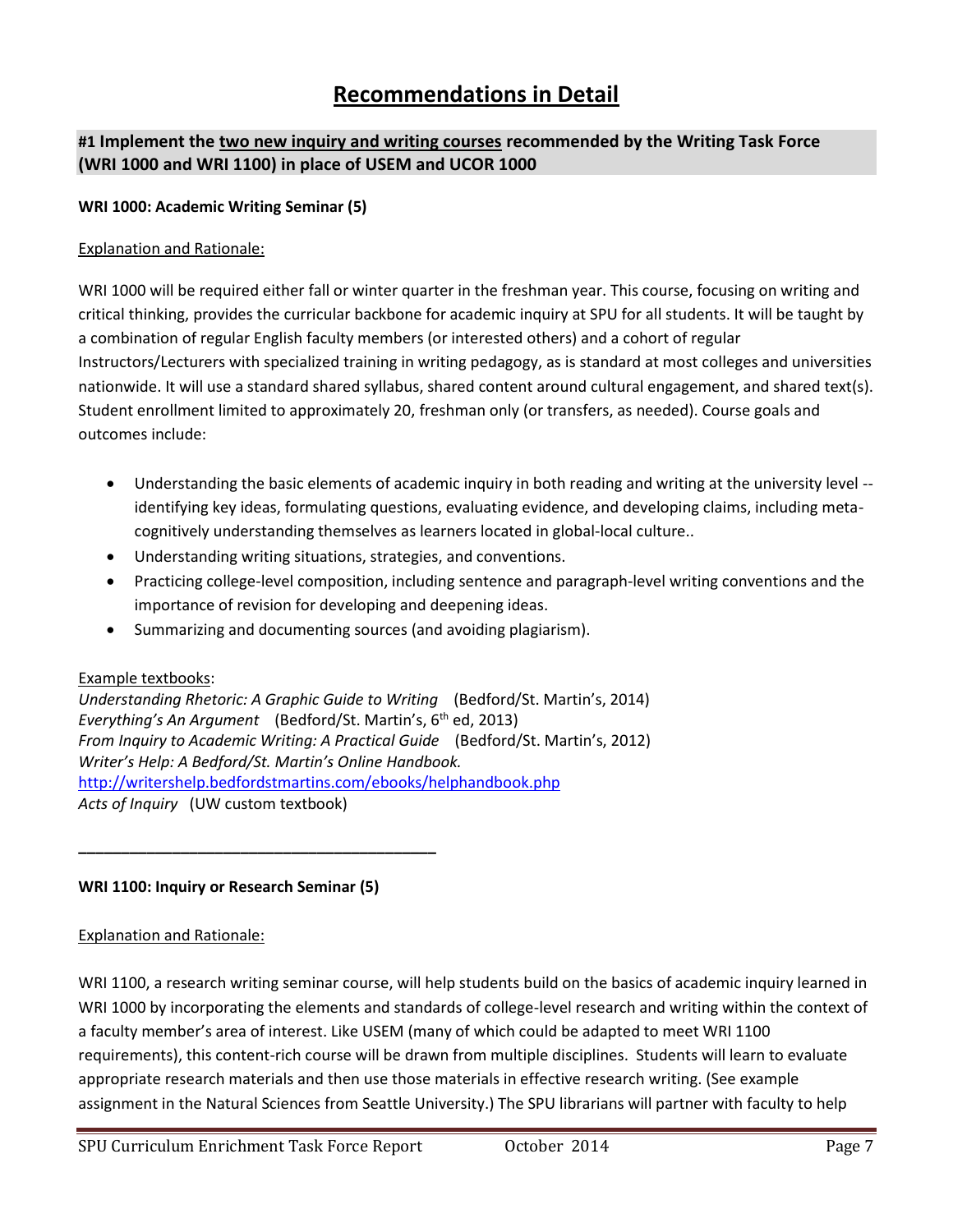develop each course's discipline-specific research materials. However, all WRI 1100 sections will frame that content using a shared syllabus template with shared learning objectives, including cultural engagement where appropriate, and a shared set of foundational writing and inquiry assignments. Student enrollment would be limited to approximately 20, freshman only (or transfers, as needed).

Course goals and outcomes include:

- Understanding the elements, situations, and conventions of research writing at the university level, deploying them effectively within the course's particular disciplinary framework, and taking into account relevant implications for cultural engagement.
- Finding and evaluating academic sources of various kinds (including textual, database, and field research) – including a required library and "digital wisdom" component.
- Synthesizing research information accurately and effectively and summarizing from sources.
- Using research sources in writing a culminating, in-depth research paper or project. .

## Example syllabi and assignments:

"Freshman Inquiry Seminar" (PLU) Seattle University Core Curriculum diagram Seattle University sample writing assignment from "Inquiry Seminar in the Natural Sciences"

Example textbooks:

*They Say, I Say: The Moves That Matter in Academic Writing* (Norton, 2nd ed, 2012)

**Staffing Specifics**

Implementing these two new courses will require 68 sections at a minimum (34 sections for each of the two courses). However, we will also be eliminating 68 sections (34 USEM, 21 UCOR 1000 and 13 ENG 2201). While the WRI 1000 course will have to be taught by specialists – writing instructors (similar to those who teach ENG 2201), English and other interested faculty, the WRI 1100 courses will be taught by regular SPU faculty possibly including, but not limited to, current USEM and UCOR 1000 course instructors.

One possible staffing model for WRI 1000 is as follows:

**\_\_\_\_\_\_\_\_\_\_\_\_\_\_\_\_\_\_\_\_\_\_\_\_\_\_\_\_\_\_\_\_\_\_\_\_\_\_\_\_\_\_\_**

34 sections per year, 20 students per section

8-10 sections from regular English faculty and interested others

2-3 sections from Director of Campus Writing (a full-time position)

13 sections from current ENG 2201 (this course will be eliminated)

8-11 sections require additional staffing

With this model, 21-24 sections (or 105-120 credits) are from instructors or adjuncts and not regular faculty. A half-time instructor in English with employee benefits might be expected to teach 20 credits or 4 courses. A fulltime instructor would need to teach 35 credits or 7 courses. Thus, this model requires that we hire three full-time instructors or a mix of full-time, half-time and adjunct instructors.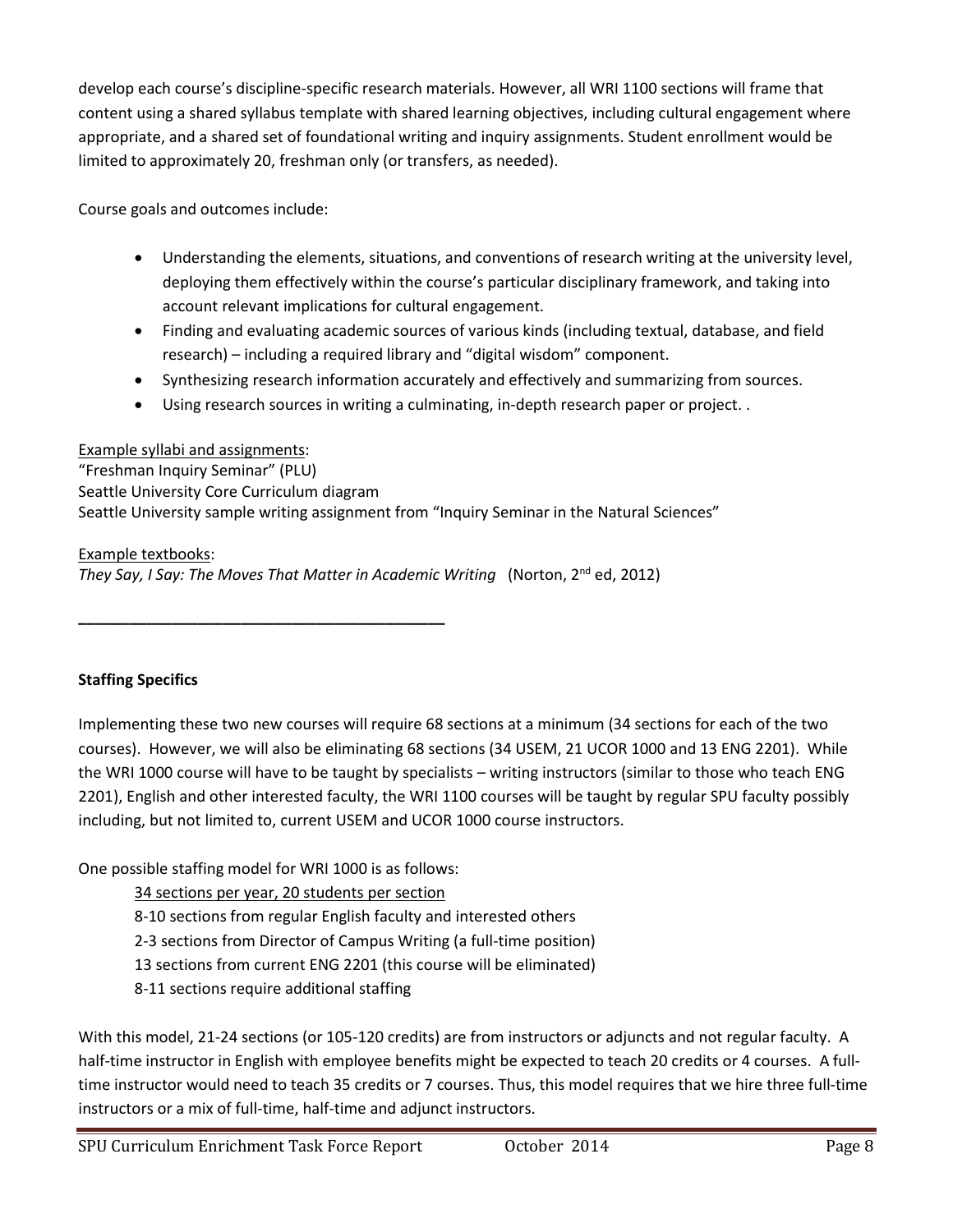UCOR 1000 is taught by five different departments – Art, Communications, English, Music, and Theater. The historical department contributions to UCOR 1000 are given below. We expect that the English teaching load devoted to UCOR 1000 will primarily migrate to WRI 1000.

| Department     | A 2009 - Sp 2014 Five Year Average | 2013-14 |
|----------------|------------------------------------|---------|
| Art            | 2.2                                |         |
| Communications | 2.2                                |         |
| English        | 6.6                                | 11      |
| Music          | 6                                  |         |
| Theater        | 1.2                                |         |

## **#2 Implement a new fall quarter faculty freshman University Colloquium (one credit, P/NC).**

The University Colloquium, offered fall quarter, is designed to introduce students to a disciplinary topic as well as to provide opportunities for connection and relationship with a regular SPU faculty member or administrator in the context of a weekly discussion-based seminar. In general, student attendance will be mandatory but, with the exception of weekly reading or activity assignments, homework and grading expectations will be minimal (graded P/NC). Colloquium faculty will be encouraged to help first year students to investigate big ideas related to the faculty member's discipline, research interests, or other relevant topics at a level appropriate to new college learners and through appropriate pedagogies. (Some draft sample University Colloquium course synopses are included in Appendix 5.) In addition, faculty will be encouraged to work with student mentors (ideally an upperdivision student in the faculty member's major program) to help model academic community and intellectual curiosity and help students transition into college. Colloquium faculty will also serve as academic advisors to their students until a pre-major advisor is assigned at the end of fall quarter. In this capacity faculty will help students learn about SPU academic requirements, using the Banner system as a tool for understanding and managing one's academic career, and the role of the faculty advisor in a student's academic career. They will require students to attend one or more of the interest area advising groups described in the next section.

The course will begin during freshman orientation and end prior to Thanksgiving (approximately 8 sessions). Enrollment will be limited to 20 students. All faculty, academic administrators, librarians, and interested others will have the opportunity to offer a colloquia. Faculty will not receive additional compensation for teaching a University Colloquium, but it can count towards the standard 33 teaching credits required of most undergraduate faculty, or it may be considered a contribution to a faculty's university service requirement. Colloquium faculty who already have a full teaching load (as determined by their Deans) will be eligible to apply for additional Professional Development Funds.

Course goals and outcomes include:

 Introducing an interesting disciplinary topic through a combination of reading and/or activities and discussion, helping students begin the process of becoming college-level learners through both an academic and relational context.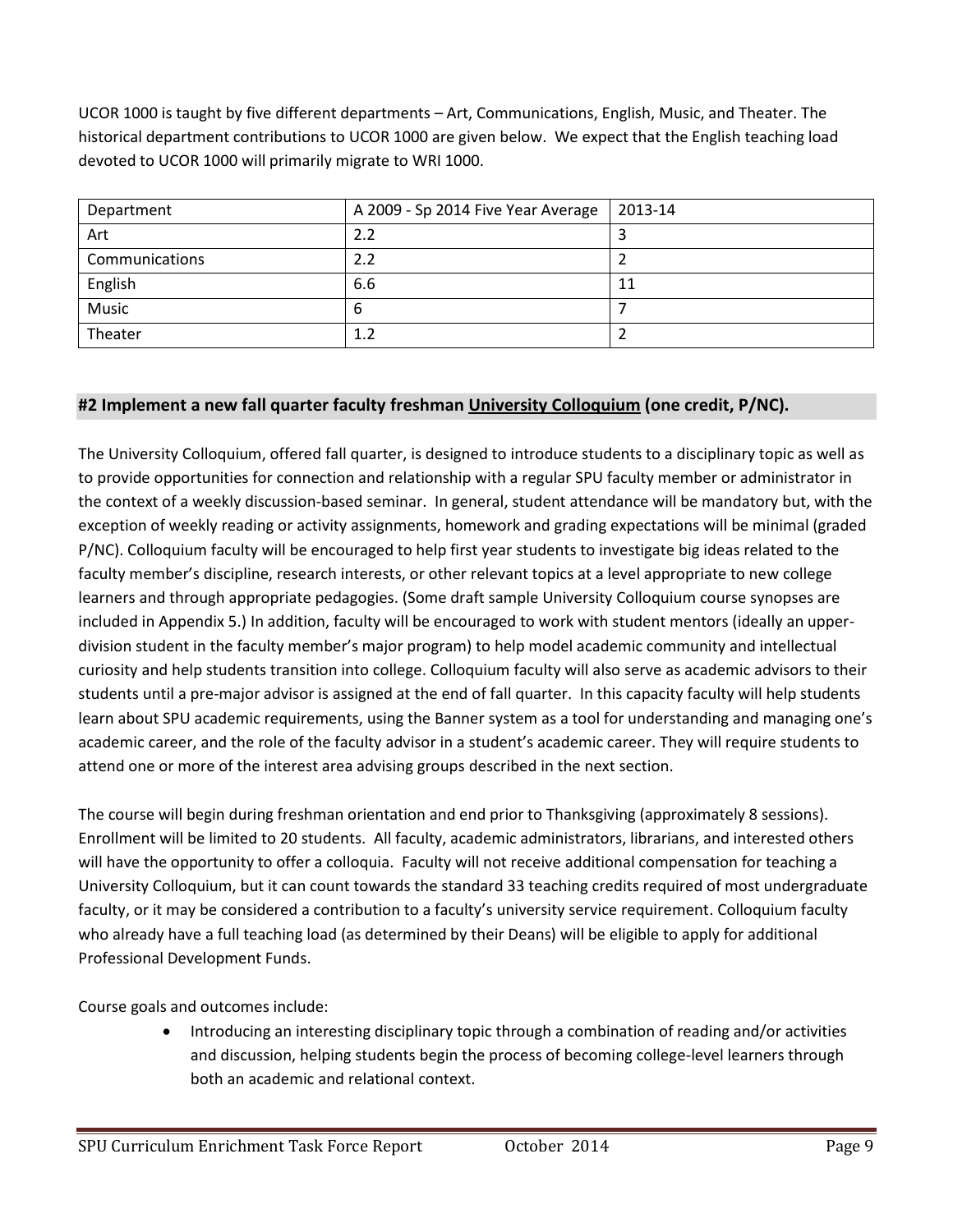Providing an additional early connection with the SPU community through close interaction with a regular faculty member, fellow students, and an upper-division student mentor.

Providing initial academic advising and mentoring, including requiring student attendance at interest group sessions, reviewing course selections, and preparing the student for the ongoing SPU academic advising experience.

## **#3 Implement a revised first-year advising model combining interest group sessions with University Colloquium faculty mentoring and assignment to a faculty advisor by the end of autumn quarter.**

During fall quarter, faculty members in various majors, departments, divisions, or interest area advising groups will provide information sessions for students, in partnership with Academic Counselors from Student Academic Services. During these sessions, students will have the opportunity to explore vocation by making connections between majors, minors, careers, and graduate or professional school information. Faculty and SAS staff members will present recommendations for course selection appropriate to the majors in each interest area, helping students decide which courses they need to take and in what recommended order (including all the Core, Exploratory, and major program requirements). Faculty and staff members will follow up that group presentation with one-on-one and table discussions further helping each first year student make specific course choices, as needed. (And while these information and course planning sessions are targeted at first-year students, other students could also attend if desired.) Additionally, first year students will be encouraged to attend more than one session in the ongoing process of major program and vocational discernment.

Possible interest areas include:

- 1. Science and Technology (sub-divided as needed)
- 2. Health Sciences
- 3. Policy, Law, Government Service, Social Justice and Social Services
- 4. Ministry and Missions
- 5. Business
- 6. Fine and Performing Arts
- 7. Design
- 8. Education
- 9. Humanities

## **Further details**:

- University Colloquium faculty member will require that their freshman students attend one or more interest area advising session. The faculty member will also review course selections with students, provide feedback and remove the faculty advising hold as appropriate.
- Students will be assigned to a pre-major faculty advisor at the end of fall quarter. All SPU undergraduate faculty members (except those in their first year of employment) will be expected to advise first-year students, either as Colloquium faculty, interest session leaders, regular major (or pre-major) advisors – or a combination of all three.
- AAR will provide guidance for establishing a new advising model and integrating it with post first-year advising.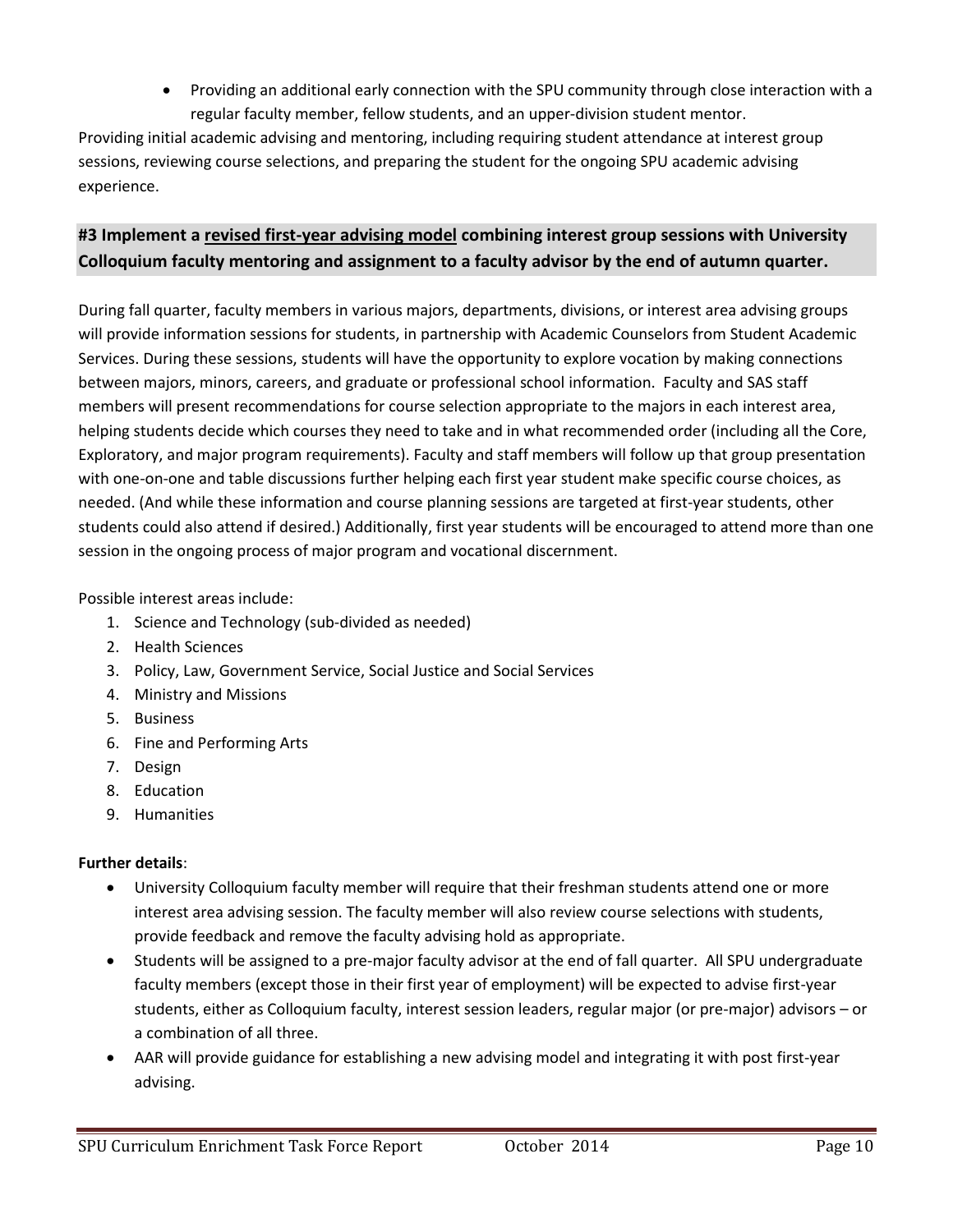All faculty members will be provided training for thorough and effective advising with special attention to working with students who are undecided about choice of a major.

# **#4. Bring specific recommendations to the faculty by March 2015 for implementing a Cultural Engagement curriculum.**

We anticipate that the recommendations we have already developed and will bring forward will include specific details about the following:

- a. Develop cultural engagement content in the Common Curriculum. This will include WRI 1000 with explicit content focused on students coming to understand themselves as learners located within global-local culture. Additionally, the Cultural Engagement Task Force suggested that UCOR 2000 be explored as a place for students to learn of global cultural issues and recommended that the course be adapted to focus more tightly on global cultural engagement. Other courses in the Common Curriculum may also contribute to meeting this requirement.
- b. Begin the process to implement a one or two course "CE" requirement for graduation. Determine which courses, experiences, and internships should carry the "Cultural Engagement" label required for graduation and under what framework(s) should they be so designated and approved. Examples of possible learning goals for courses with the CE designation are listed below.
	- Understanding patterns and histories of inequity Students are introduced to the systemic and/or historical forces that create racial, ethnic, and/or gender inequality.
	- Understanding culture/s, dynamics of cultural and racial, ethnic and gender differences interpersonally and in society – Courses fulfilling this objective will focus on either a) selfunderstanding of their racial/ethnic/gender identity not only as an individual, but also within the larger cultural context or b) will examine non-dominant cultures (open to discipline-specific sources and methods) giving particular attention to racial/ethnic/gender-specific cultural expressions or other specific challenges, histories, or methods.
	- Preparing students for vocations with cultivation of diverse workplaces, conflict resolution, peacemaking, and community development – Students are introduced to ways of navigating diverse workplaces with cultural competency, trained in skills of conflict resolution, and/or learn ways to identify effective methods of cultivating diverse environments, community needs and development strategies, and strategies to advocate for the poor, dispossessed, or marginalized.
	- Articulating reconciliation as participation in God's reconciling work in the world Students examine how the process of identifying patterns of inequality, developing a self-understanding of one's cultural history and present, developing skills of peacemaking and/or justice all contribute to God's reconciling work with and in the world.
- c. Identify how to strengthen curricular and co-curricular collaborative efforts to infuse cultural engagement in the SPU undergraduate experience.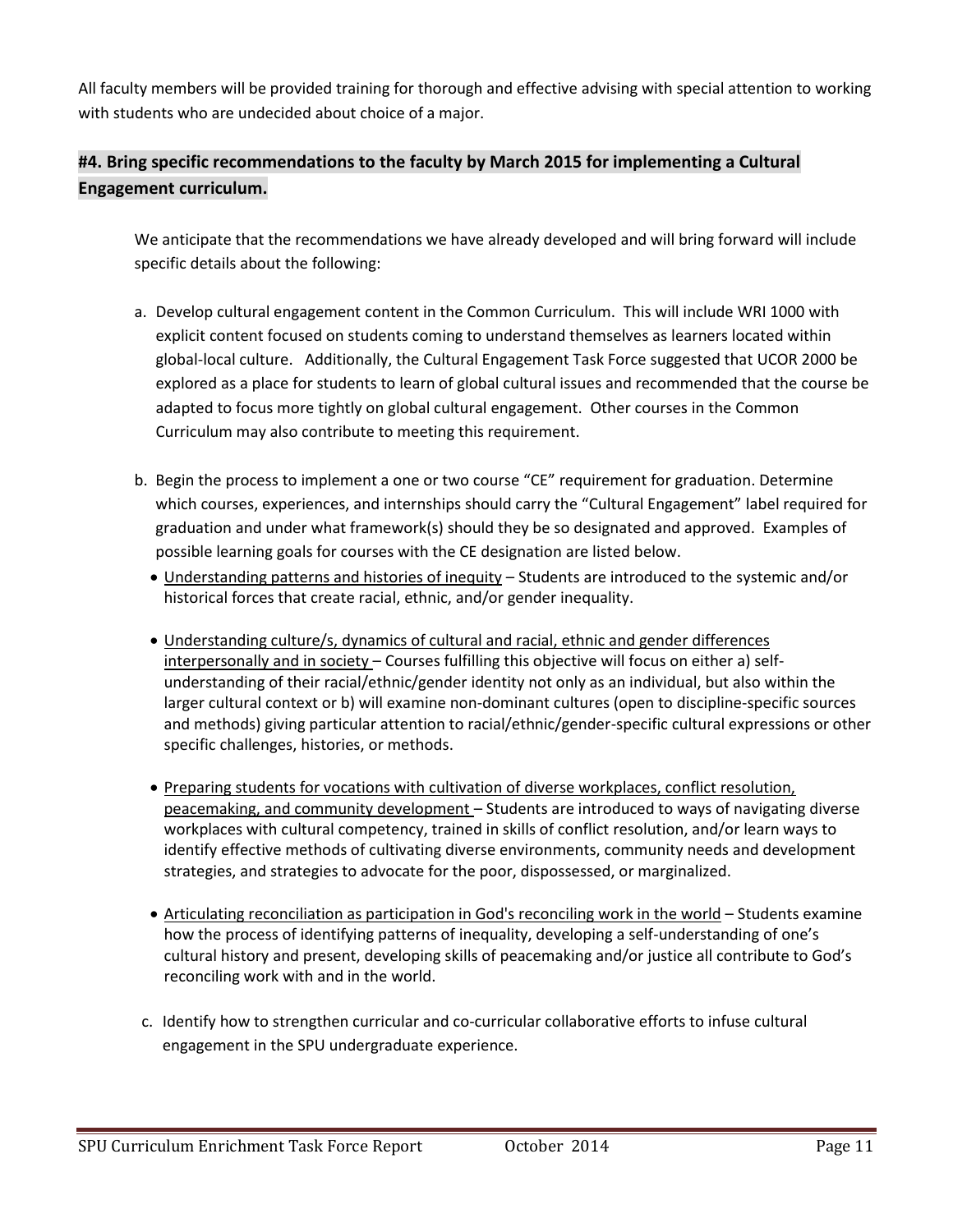**#5 Hire a new full-time (1.0 FTE) Director of Campus Writing to develop and implement a new writing program and assess the effectiveness of this program to improve writing and learning in all SPU students (including those of ESL and developmental students) through to graduation, as recommended in the Writing Task Force Report. The Director of Campus Writing will report to the Office of Academic Affairs.**

# **#6 Provide required initial training for faculty teaching WRI 1000, WRI 1100, the University Colloquium, and CE courses followed by required additional training as updates.**

As stated above, training for WRI 1000 and WRI 1100 is the responsibility of the Writing Director, along with any other faculty development related to writing instruction. Diversity and cultural engagement training, along with oversight of the University Colloquium will be coordinated by the General Education Director..

**#7 Acknowledging the loss of USEM and UCOR 1000, we recommend that the university follow implementation of this proposal with a thorough evaluation of the Common Curriculum as a whole.** 

# **Estimated Financial Costs**

According to the Office of the Vice-Provost for Academic Affairs, the full cost to operate this program is \$185,000 to \$200,000. However, the University is already incurring much of this cost with the provision of USEM, UCOR 1000 and the current writing program. New costs are estimated at \$65,000 to \$75,000 and include additional sections by adjunct writing instructors, faculty training and assessment of the program and student writing. If two new full-time writing instructors (instead of adjuncts) are employed, the cost increases by approximately \$100,000.

# **Overall New Proposed Freshman Year Curriculum Options**

## **Track 1: Student takes WRI 1000 autumn quarter**

*Autumn quarter*: WRI 1000, WK and/or major requirements, University Colloquium *Winter quarter*: WRI 1100, UFDN 1000 (*or spring*), WK or major requirements *Spring quarter*: WK and/or major requirements

## **Track 2: Student takes WRI 1000 winter quarter**

*Autumn quarter*: UFDN 1000 *(or winter or spring),* WK and/or major requirements, University Colloquium *Winter quarter*: WRI 1000, WK and/or major requirements *Spring quarter*: WRI 1100, WK and/or major requirements